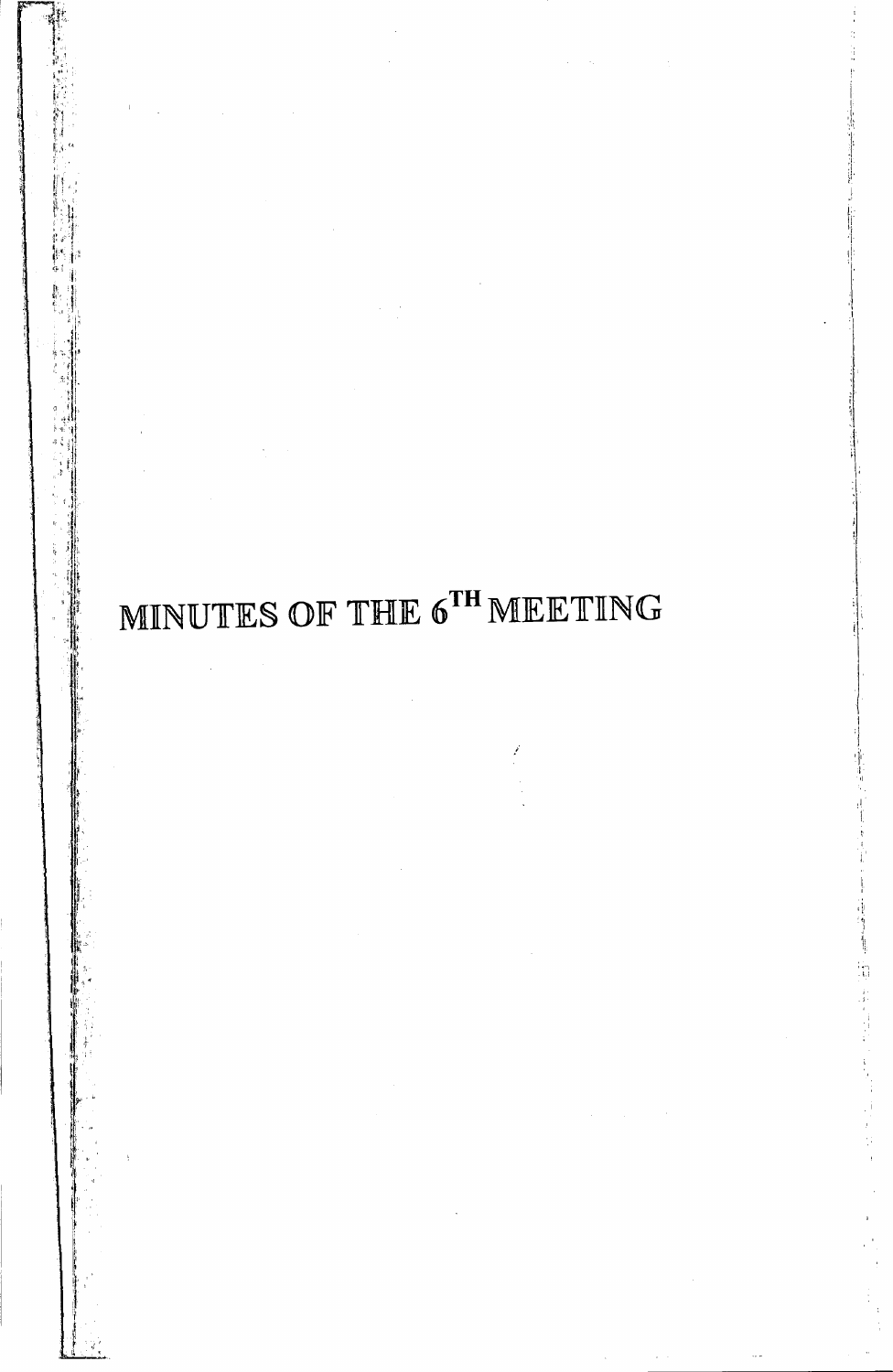**품품품품품품품** 

MINUTES OF THE MEETING OF THE EXECUTIVE COMMITTEE OF THE BOARD OF GOVERNORS OF THE HOUSING SCHETTE FOR FEDERAL GOVERNMENT IMPLOYEES ON OWNERSHIP BASIS AT ISLAMABAD HFLD ON 25TH JUNF, 1989

The sixth meeting of the Executive Committee of the Board of Governors for the Housing Scheme for Federal Government Employees on ownership basis at Islamabad was held in the Works Division on 25th The following attended the meeting :-June 1989.

- a. Mr S A S Ainuddin Additional Secretary Incharge (H&W)
- b. Mr A Rashid K Baloch Joint Secretary (Works)
- c. Mr Hamid Akhtar Miazi Financial Advisor(Works)
- d. Mr Samiullah Khan Joint Secretary Cabinet Division Rawalpindi.

The following were also in attendance:-

- a. Mr M I Rajput Director General Pak PWD
- b. Mr Masood Ali Zaidi Chief Fogineer (Planning) DG's Office, Pak PWD.
- c. Mr M Rafiq Ahmed Chief Engineer (North) Pak PVD
- d. Mr Ijaz Ahmad Tawakkaly, Area Manager, PEPAC, Islamabad.
- e. Mr M Rasool Khan Superintending Engineer Pak PWD
- f. Mr Sarshar Ali Malik OSD (P&EC), Works Division.
- g. Mr Perviez Akhtar Section Officer Works Division.

The Items on the agenda were :-

- a. Organizational set up of the Housing Cell.
- b. Preparation of plans and models through PEPAC
- c. Issuance of offer letters in respect of the following;
	- (1) All those applicants of categories I and II houses whose declarations have been verified and found correct.

Contd.P/2.

医阿尔塞斯斯霍维斯斯 腹泻的过去式和过去分词 医眼下的

President in Chair

Senior Vice President

Member

Member

 $2.$ 

 $3.$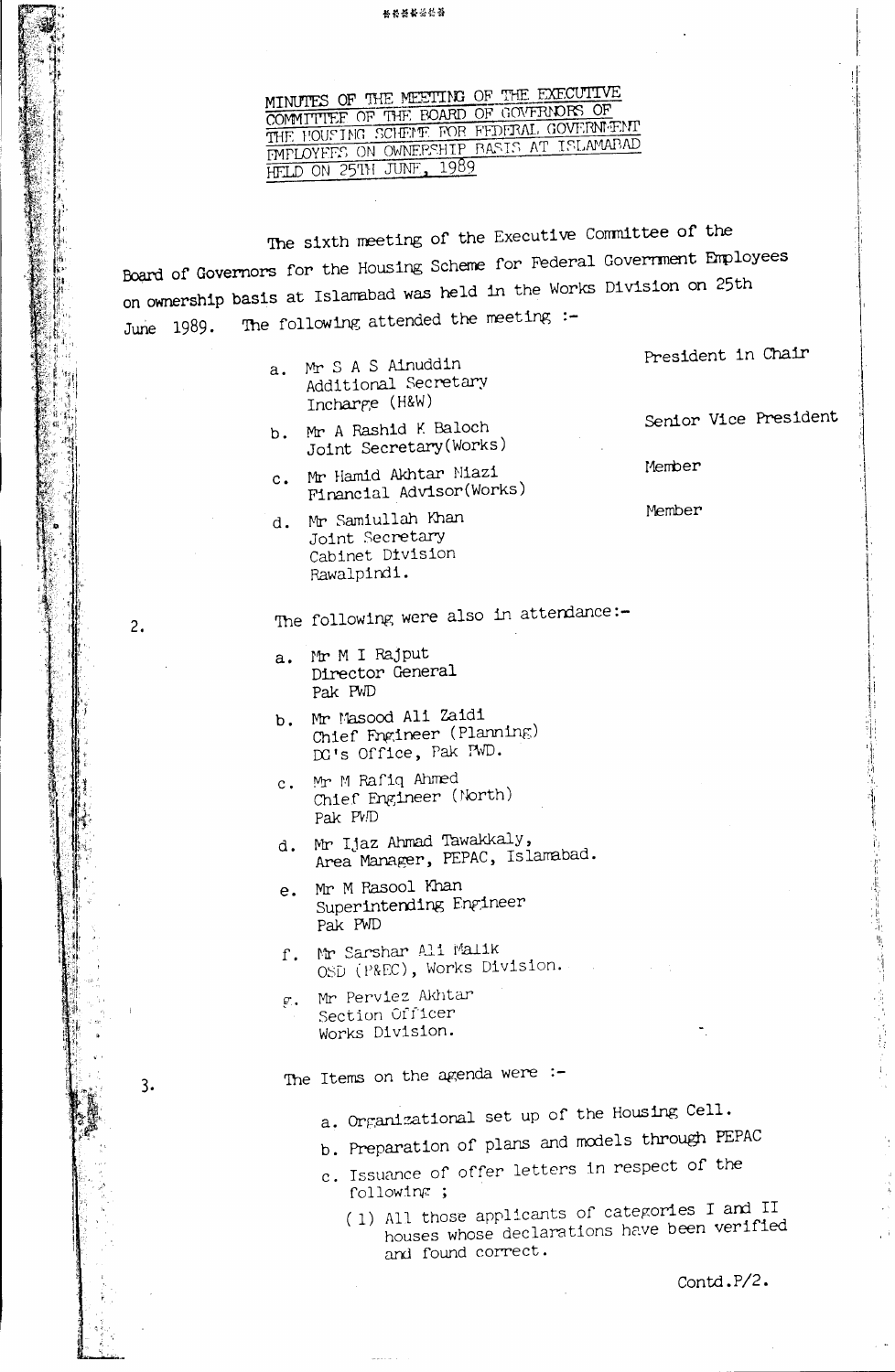- (2) All the eligible applicants of categories of V & VI.
- (3) The applicants whose requests for allotment of houses have been approved by the Executive Committee out of its discretionary quota.
- d. Progress of similar schemes at Lahore, Peshawar and Quetta.

After detailed discussion, the following decisions

were taken :-

- The feasibility of registration of the proposed  $a_{\bullet}$ Management System under Societies Act 1860 will be examined by  $J\mathfrak{A} W$ ) and  $DS(C)$  and the proposals submitted by the first week of July, 1989. Institutionalised body will be created to facilitate and streamline the implementation of the scheme with fair degree of autonomy in its operations so as to avoid delays in the processing of technical, financial and administrative matters. Two or three alternative arrangements may be evolved to choose the best.
- b. The offer of PEPAC to provide preliminary architectural designs and presentation drawings giving atleast three alternative proposals for each category of houses at a cost of Rs 1,20,000/was acceptable. The detailed breakup of remuneration is as under:-

| Category-I          | $Rs$ 30,000/-    |
|---------------------|------------------|
| Category-II         | Rs.30,000/-      |
| Category-III        | Rs 20,000/-      |
| Category-IV         | $RS_{120,000}/-$ |
| $\text{Category}-V$ | Rs 10,000/-      |
| Category-VI         | Rs 10,000/-      |
|                     |                  |

The PEPAC will assign the task to the best possible architects with them and ensure the maximum functional utilisation of the space with provision of future addition without affecting the architectural and structural features of the buildings. Messrs PEPAC will present their drawings and designs by 20th July 1989, giving estimates for the preparation of models.

c. The residential flats constructed by the Carrier Telephone Industries in I-9 Sector will be visited by the Committee members and Mr Tawakkaly of PEPAC in order to disseminate ideas and innovative designs adopted therein. The plots earmarked by the CDA in

Contd. $P/3$ .